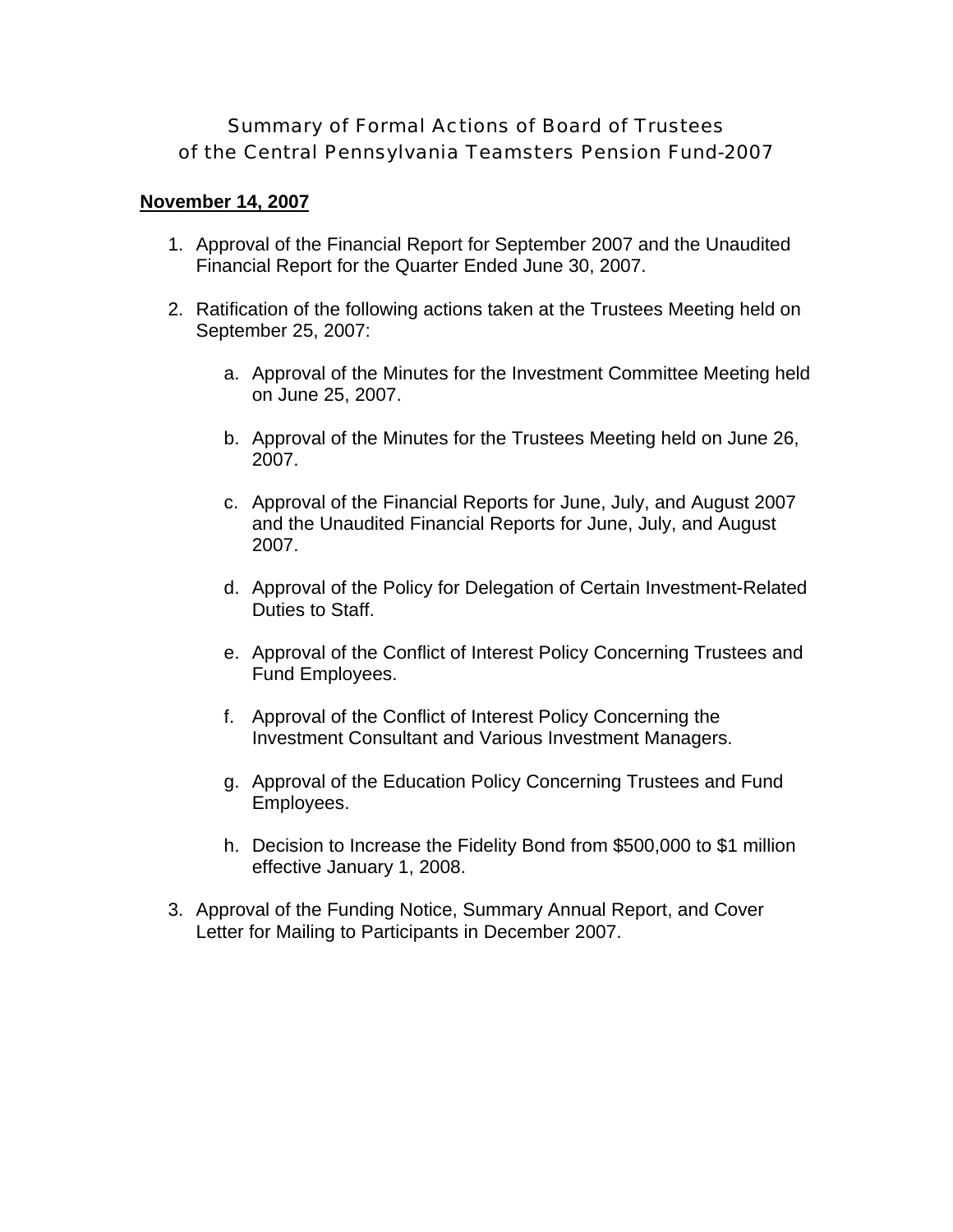#### Page Two

# Summary of Formal Actions of Board of Trustees of the Central Pennsylvania Teamsters Pension Fund-2007 (cont.d)

- 4. Approval of the Following Policies:
	- a. Record Retention Policy.
	- b. Cost Allocation Policy.
	- c. Fixed Asset Capitalization Policy.
- 5. Decision to Continue Retaining the Services of The Savitz Organization.

# **September 25, 2007**

No formal actions.

### **June 26, 2007**

- 1. The Board approved a securities lending policy, which policy was incorporated into the Investment Policy Statements for the Fund's Plans.
- 2. The Board approved the amended Investment Policy Statements for the three plans, which reflect previously approved amendments, including the amendment permitting securities lending, cited above.
- 3. The Board voted to approve the custodial and securities lending agreements with State Street Bank, as negotiated by counsel.
- 4. The Board voted to enter into a contract with Proxy Vote Plus, as proxy voting manager, for the voting of proxies, with the contract to be negotiated by counsel.
- 5. The Board voted to retain Elkins/McSherry to conduct brokerage trading analyses, in accordance with the recommendation of IFS.
- 6. The Board approved a manager search policy document, including criteria for the selection of investment managers.
- 7. The Board approved an investment consultant search policy document, including criteria for the selection of an investment consultant.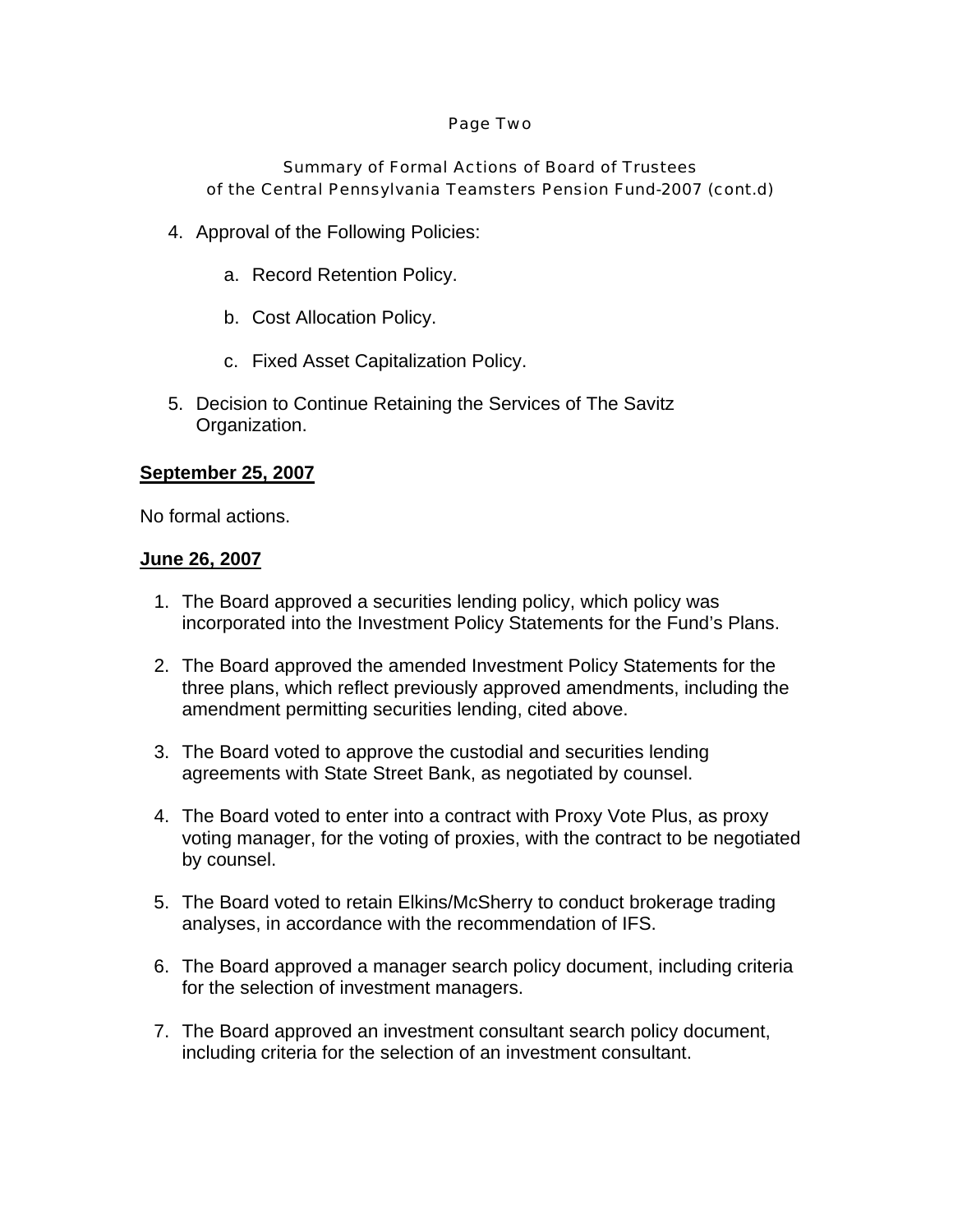#### Page Three

# Summary of Formal Actions of Board of Trustees of the Central Pennsylvania Teamsters Pension Fund-2007 (cont.d)

- 8. The Board approved a policy regarding the provision of legal advice in connection with investment-related issues and contracts.
- 9. The Board approved an amendment to DSI's investment guidelines, which permits it to hold an individual issue at a weight that does not exceed 50 basis points above or below the index weight based on market value. DSI is the Fund's enhanced index investment manager.
- 10. The Board approved the resignation of Tom Ventura and the appointment of Tomm Forrest as the Employer Trustee on the Compensation Committee.

# **April 11, 12 and 13, 2007**

- 1. The Board of Trustees voted to amend the Plans' Investment Policy Statements to permit securities lending in accordance with recent guidance from the United States Department of Labor's Employee Benefits Security Administration.
- 2. The Board of Trustees voted to retain State Street Bank as its new custodian, subject to the negotiation of a reasonable contract.
- 3. The Board of Trustees voted to enter into a Securities Lending Agreement with State Street Bank in conjunction with the retention of State Street as the new custodian.
- 4. The Board of Trustees entered into an investment manager agreement with Causeway with respect to RIP 2000's mutual fund investment that is managed by Causeway.
- 5. The Board of Trustees voted to approve the draft Response to IFS" First Final Report, subject to the correction of a few typographical errors after which it is to be reviewed by Fund Co-Counsel before transmission.
- 6. The Board of Trustees voted to amend the RIP '87 and RIP 2000 plans to permit non-spouse beneficiaries to rollover their benefits to an IRA in accordance with the provisions of Section 829 of the Pension Protection Act of 2006.